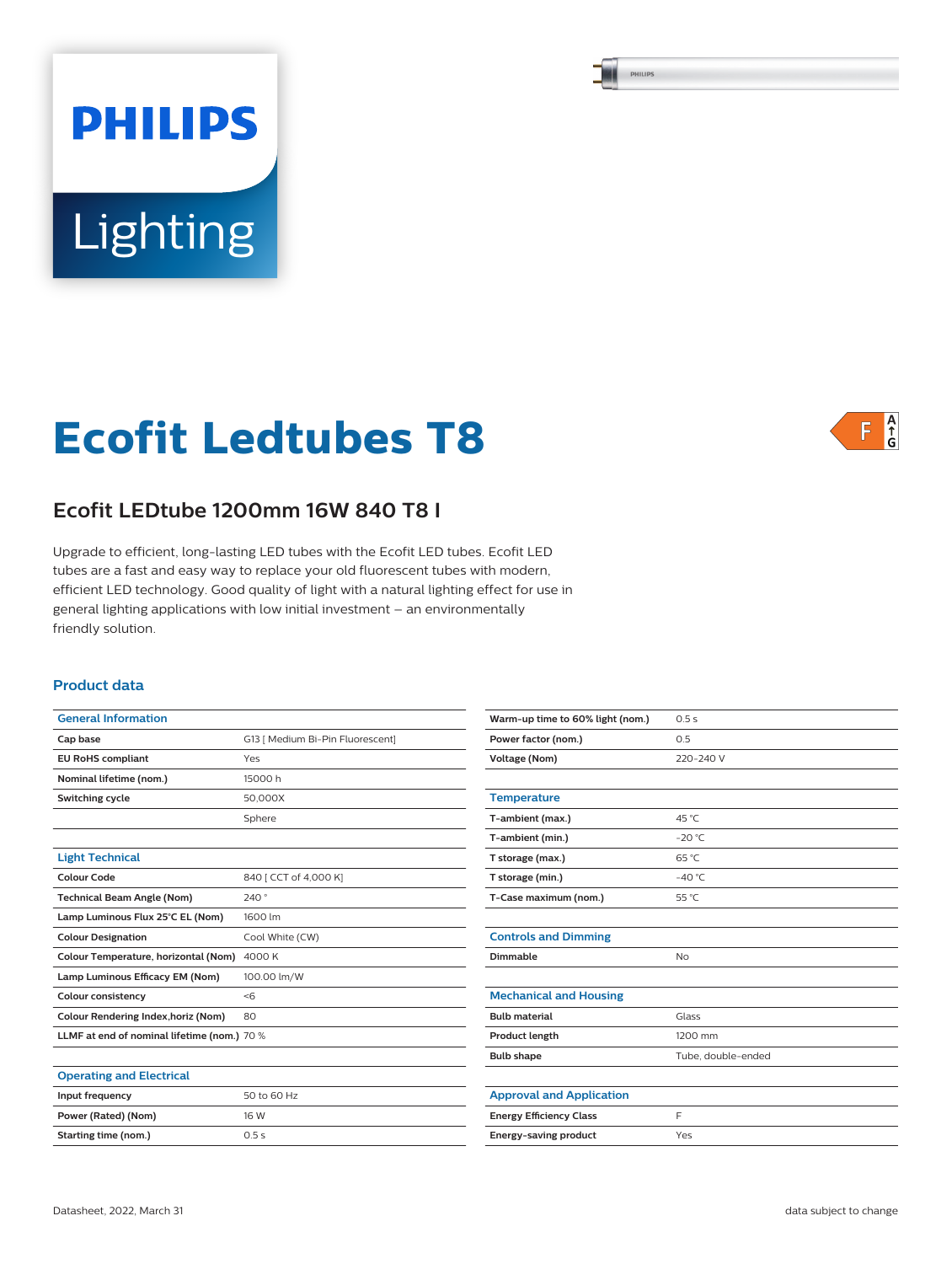## **Ecofit Ledtubes T8**

| Approval marks                            | RoHS compliance CE marking KEMA Keur |  |  |
|-------------------------------------------|--------------------------------------|--|--|
|                                           | certificate                          |  |  |
| Energy consumption kWh/1,000 hours 16 kWh |                                      |  |  |
|                                           | 491852                               |  |  |
|                                           |                                      |  |  |
| <b>Product Data</b>                       |                                      |  |  |
| Full product code                         | 871869969700600                      |  |  |
| Order product name                        | Ecofit LEDtube 1200mm 16W 840 T8 I   |  |  |
|                                           |                                      |  |  |

| EAN/UPC - product                 | 8718699697006 |
|-----------------------------------|---------------|
| Order code                        | 929001276022  |
| SAP numerator - quantity per pack |               |
| Numerator - packs per outer box   | 20            |
| <b>SAP</b> material               | 929001276022  |
| SAP net weight (piece)            | 0.215 kg      |
|                                   |               |

## **Dimensional drawing**



| Product                   | D1 | ּכּח | - A1 | A <sub>2</sub>                        | A <sub>3</sub> |
|---------------------------|----|------|------|---------------------------------------|----------------|
| Ecofit LEDtube 1200mm 16W |    |      |      | 25.7 mm 28 mm 1198 mm 1205 mm 1212 mm |                |
| 840 T8 L                  |    |      |      |                                       |                |

## **Photometric data**



#### **LEDtube Ecofit 16W G13 840 24D ND**



**LEDtube Ecofit 16W G13 840 24D ND** 



CalcuLuX Photometrics 4.5 Philips Lighting B.V. Page: 17 Page: 1/1

### **LEDtube Ecofit 16W G13 840 24D ND**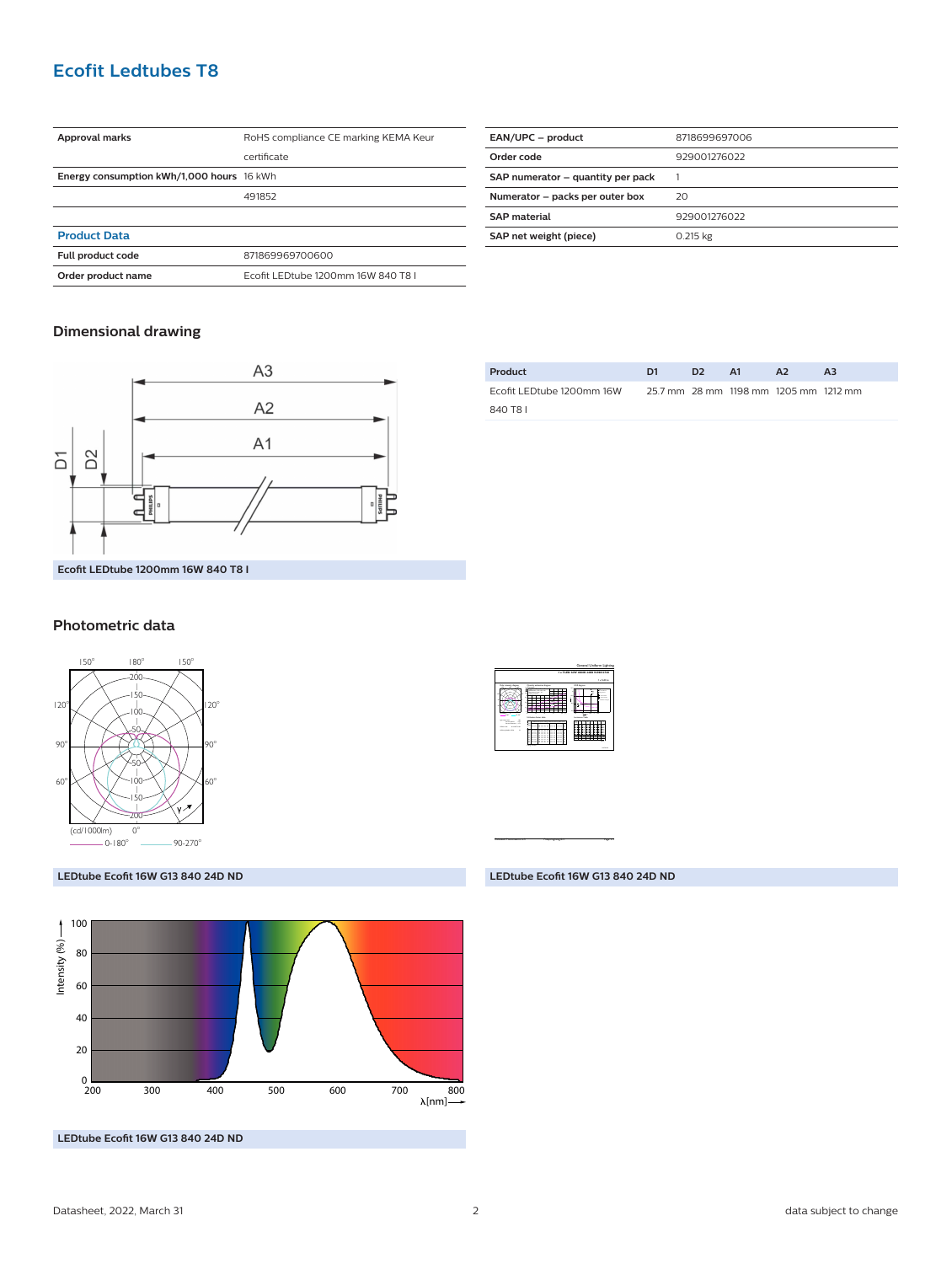# **Ecofit Ledtubes T8**

**Lifetime**



Life time (Hours)

Life time (Hours)



**LEDtube Ecofit 16W G13 840 24D ND** 



**LEDtube Ecofit 16W G13 840 24D ND** 

**LEDtube Ecofit 16W G13 840 24D ND** 

50 0

5000

15000

20000

10000

 $\overline{80}$ <br>Tc(°C)

B10L70

a.

B50L70

55 60 65 70 75 80